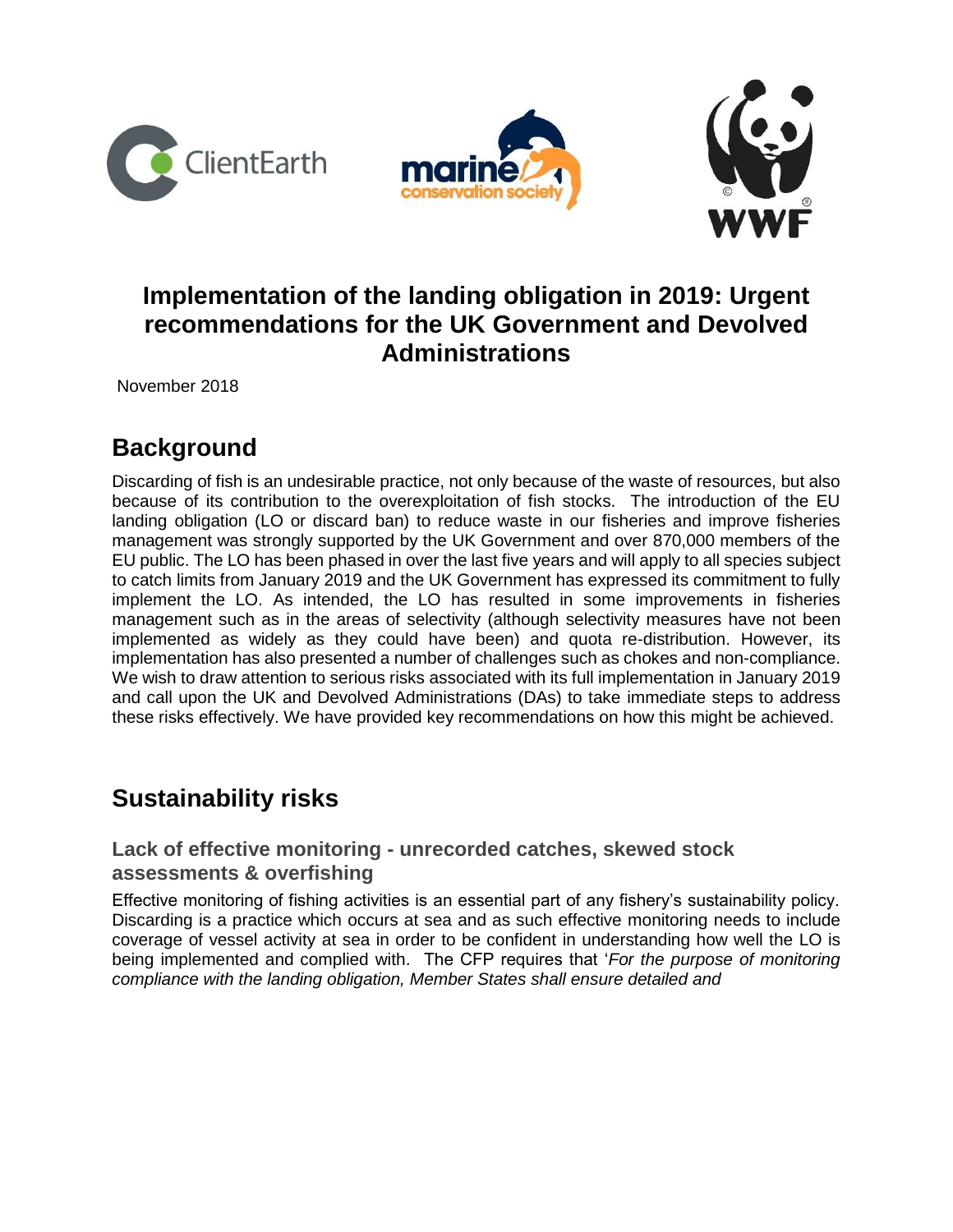*accurate documentation of all fishing trips and adequate capacity and means, such as observers, closed-circuit television (CCTV) and others'*. <sup>1</sup> At present it is estimated that traditional monitoring covers less than 1% of at sea activities across UK fleets. 2

Accurate monitoring of catches is critical to understanding and managing not just fishing activities but also their impacts on the marine environment and the status of fish stocks. It is a key responsibility and requirement of the UK and DAs. If the LO is not complied with or monitored effectively, our understanding of what and how much is actually being caught will become much less accurate. This catch information forms the basis of stock assessments, which in turn underpin the setting of future fishing opportunities. If these are not accurate, there is a serious risk of overfishing some stocks and the risk of stock depletion, with the resulting environmental and socioeconomic impacts. Whilst this is concern enough, reversal in sustainability and widespread reports of unrecorded and illegal catches could severely damage consumer and business confidence in UK seafood, something which UK seafood operators can ill afford at this important time as the UK leaves the EU.

### **Non-compliance**

In recent years, various formal and informal sources have alluded to a lack of confidence in catch and discards data across various fleets, enforcement concerns regarding the LO, and difficulties in fleets adapting to, and complying with, the LO. According to independent research, audits of Member State control systems conducted by the European Commission, other initiatives driven by the European Fisheries Control Agency (EFCA), Member State authorities and control experts, there is consensus that there has been a general lack of compliance with the LO to date and that illegal and unrecorded discarding is widespread. $3$  We therefore expect that non-compliance will be substantial as we move into the full implementation in 2019. It is vital that the UK government and DAs have plans in place to address some of the serious implications that this will have for our fisheries and marine environment.

# **Recommendations**

## **Fully monitor catches**

 $\overline{a}$ 

It has long been anticipated that the LO will require an increased focus on monitoring and control of catches at sea as opposed to monitoring and control of landings in ports or throughout the supply chain. However, we are extremely concerned that plans to make this transition have not been put in place or indeed will not be sufficiently in place by January 2019. As highlighted in North Sea Advisory Council (NSAC) advice from 2016,<sup>4</sup> monitoring and control (MC) will be an

<sup>1</sup> Article 15(13) Regulation 1380/2013 of the European Parliament and of the Council of 11 December 2013 on the Common Fisheries Policy, amending Council Regulations (EC) No 1954/2003 and (EC) No 1224/2009 and repealing Council Regulations (EC) No 2371/2002 and (EC) No 639/2004 and Council Decision 2004/585/EC

<sup>&</sup>lt;sup>2</sup> Course, G. P., 2015. Electronic monitoring in fisheries management. Commissioned and published by Worldwide Fund for Nature (WWF). 40pp. WWF report – EM in Fisheries Management.

<sup>&</sup>lt;sup>3</sup> European Commission, DG Mare. Towards new SCIPs, Advisory Council Consul[t](http://nsrac.org/wp-content/uploads/2018/02/Paper-9.1-SCIPs-AC-consultation-For-Information.docx)ation. 2018. Available at <http://nsrac.org/wp-content/uploads/2018/02/Paper-9.1-SCIPs-AC-consultation-For-Information.docx> [Last accessed Sept 2018].

<sup>4</sup> NSAC, 2016. Monitoring and control under the landing obligation. NSAC Advice Ref. 04-1617. 15 Dec 2016. Available at [http://www.nsrac.org/wp-content/uploads/2016/12/04-1617-20161215-Monitoring-and-Control](http://www.nsrac.org/wp-content/uploads/2016/12/04-1617-20161215-Monitoring-and-Control-under-the-Landing-Obligation.pdf)[under-the-Landing-Obligation.pdf](http://www.nsrac.org/wp-content/uploads/2016/12/04-1617-20161215-Monitoring-and-Control-under-the-Landing-Obligation.pdf) [Last accessed Sept 2018].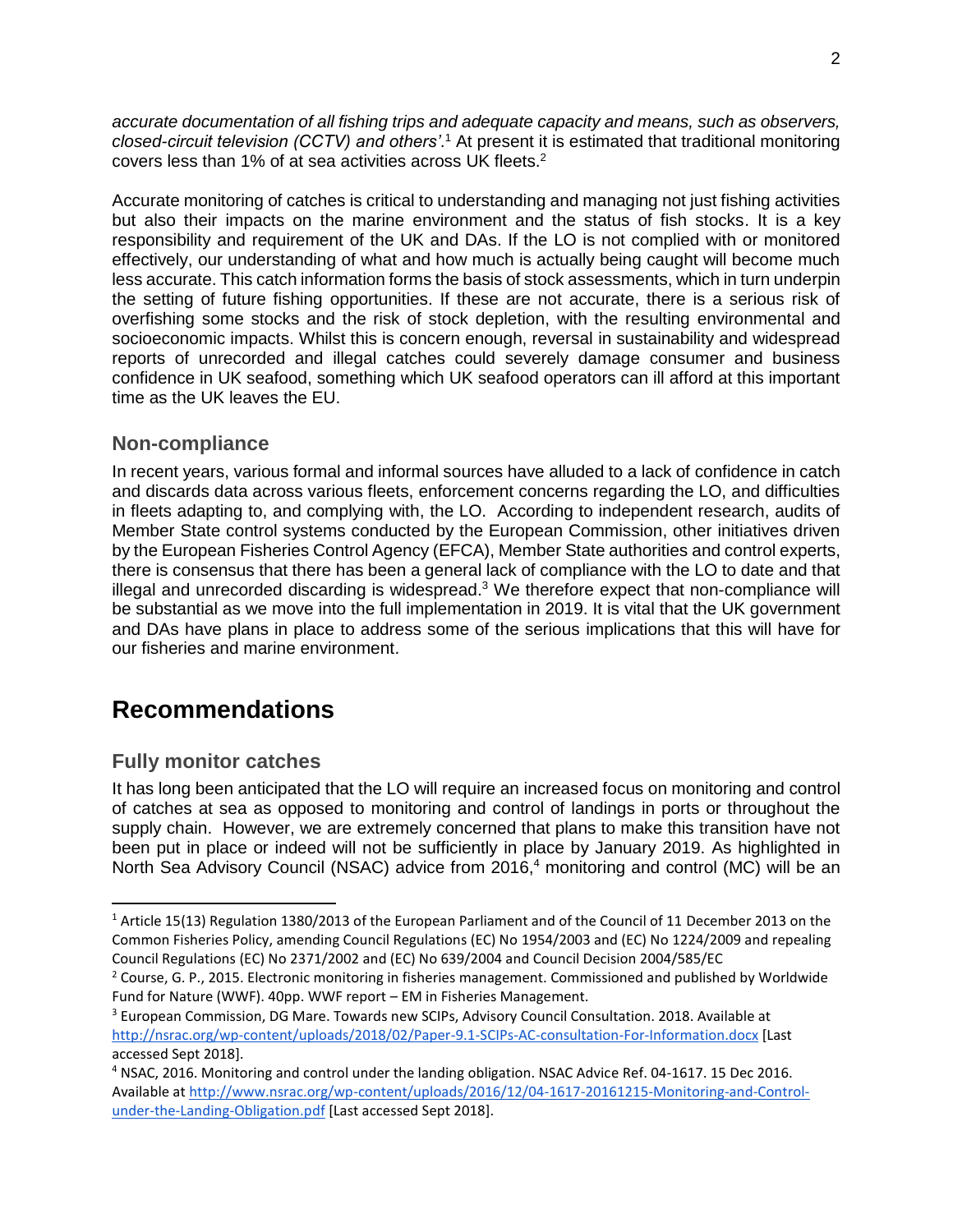essential component of the successful implementation of the landing obligation. Better and more comprehensive documenting of catches also represents an opportunity to enhance scientific evidence and to improve the knowledge on which fisheries management and policy is based.

Given the very credible risks associated with non-compliance with the LO, and the additional benefits that fully documenting catches can provide for our fisheries, and also the requirement under Article 15 (13) of the CFP to 'ensure detailed and accurate documentation of all fishing trips' in relation to the LO, it is our view that the UK government and DAs need to roll out measures that will ensure that catches from all over 10m vessels (about 21% of all UK vessels) and selected<sup>5</sup> under 10m vessels are fully documented and monitored - either by Remote Electronic Monitoring (REM) with cameras or fisheries observers, supplemented by inspections at sea, or in some cases a combination of all of these. We believe this should be most urgently applied to all over 12m vessels. In particular, vessels over 12m identified by control experts (EFCA) as being of medium, high or very high risk of either non-compliance with the landing obligation, $6$  or noncompliance with requirements to avoid prohibited species or stocks should be equipped with CCTV. As noted, failure to properly monitor catches under the LO could have severe ramifications. We wish to emphasise that our primary concern here is the need to maintain accurate data of what is being caught and discarded.

### **Apply quota uplift based on compliance with the LO**

In previous years, the EU has adjusted the Total Allowable Catch (TAC) upward for a number of stocks affected by the LO to cover previous discards that now have to be landed. Basing such adjustments (quota uplift or 'top-ups') on an assumption of perfect compliance has the potential to exacerbate the risks of skewed stock assessments and overfishing noted above, especially where catches are not fully monitored - a concern also raised by the Norwegians having had previous experience implementing a discard ban.<sup>7</sup> While in theory the LO will be in full force in 2019 (implying full uplift), serious concerns remain about widespread non-compliance. We therefore encourage the UK Government to ensure that any quota uplift that becomes available to UK fleets is only granted to those that can clearly demonstrate that they are complying with the LO, and that efforts to reduce unwanted catches, such as the application of best practice selectivity and avoidance, are being made wherever possible.

#### **Access and allocate quota**

Providing quota within the scientifically recommended TAC to the vessels that need it in order to resolve choke situations and comply with the LO is a critical step that the UK and DAs need to take to help fisheries comply with the LO. Two of the three main types of choke situations identified by the NWWAC<sup>8</sup> involve there being sufficient TAC overall, yet either the allocation of quota within

<sup>5</sup> Based on risk profile.

<sup>6</sup> Scheveningen control experts group. Report on control and monitoring of the demersal landing obligation: risk assessment and risk treatment. Available at [http://www.nsrac.org/wp-content/uploads/2016/02/Paper-4.1-](http://www.nsrac.org/wp-content/uploads/2016/02/Paper-4.1-Report-from-Sch-Control-and-Monitoring-Group-For-Info.pdf) [Report-from-Sch-Control-and-Monitoring-Group-For-Info.pdf](http://www.nsrac.org/wp-content/uploads/2016/02/Paper-4.1-Report-from-Sch-Control-and-Monitoring-Group-For-Info.pdf) [Accessed Oct 2018].

 $7$  Agreed record of fisheries consultations between Norway and the European Union for 2018. Bergen, 1 December 2017. Available at [https://ec.europa.eu/fisheries/sites/fisheries/files/2018-agreed-record-eu-norway-north-sea-](https://ec.europa.eu/fisheries/sites/fisheries/files/2018-agreed-record-eu-norway-north-sea-12-2017.pdf)[12-2017.pdf](https://ec.europa.eu/fisheries/sites/fisheries/files/2018-agreed-record-eu-norway-north-sea-12-2017.pdf) [Last accessed Sept 2018].

<sup>8</sup> NWWAC, 2018. Addressing high choke risk stocks under the landing obligation. Available a[t](http://www.nwwac.org/_fileupload/Opinions%20and%20Advice/Year%2013/FINAL_NWWAC_ADG%20LO_advice%20High%20Choke%20Risk_Dublin_April_2018.pdf) [http://www.nwwac.org/\\_fileupload/Opinions%20and%20Advice/Year%2013/FINAL\\_NWWAC\\_ADG%20LO\\_advice](http://www.nwwac.org/_fileupload/Opinions%20and%20Advice/Year%2013/FINAL_NWWAC_ADG%20LO_advice%20High%20Choke%20Risk_Dublin_April_2018.pdf) [%20High%20Choke%20Risk\\_Dublin\\_April\\_2018.pdf](http://www.nwwac.org/_fileupload/Opinions%20and%20Advice/Year%2013/FINAL_NWWAC_ADG%20LO_advice%20High%20Choke%20Risk_Dublin_April_2018.pdf) [Last accessed Sept 2018].